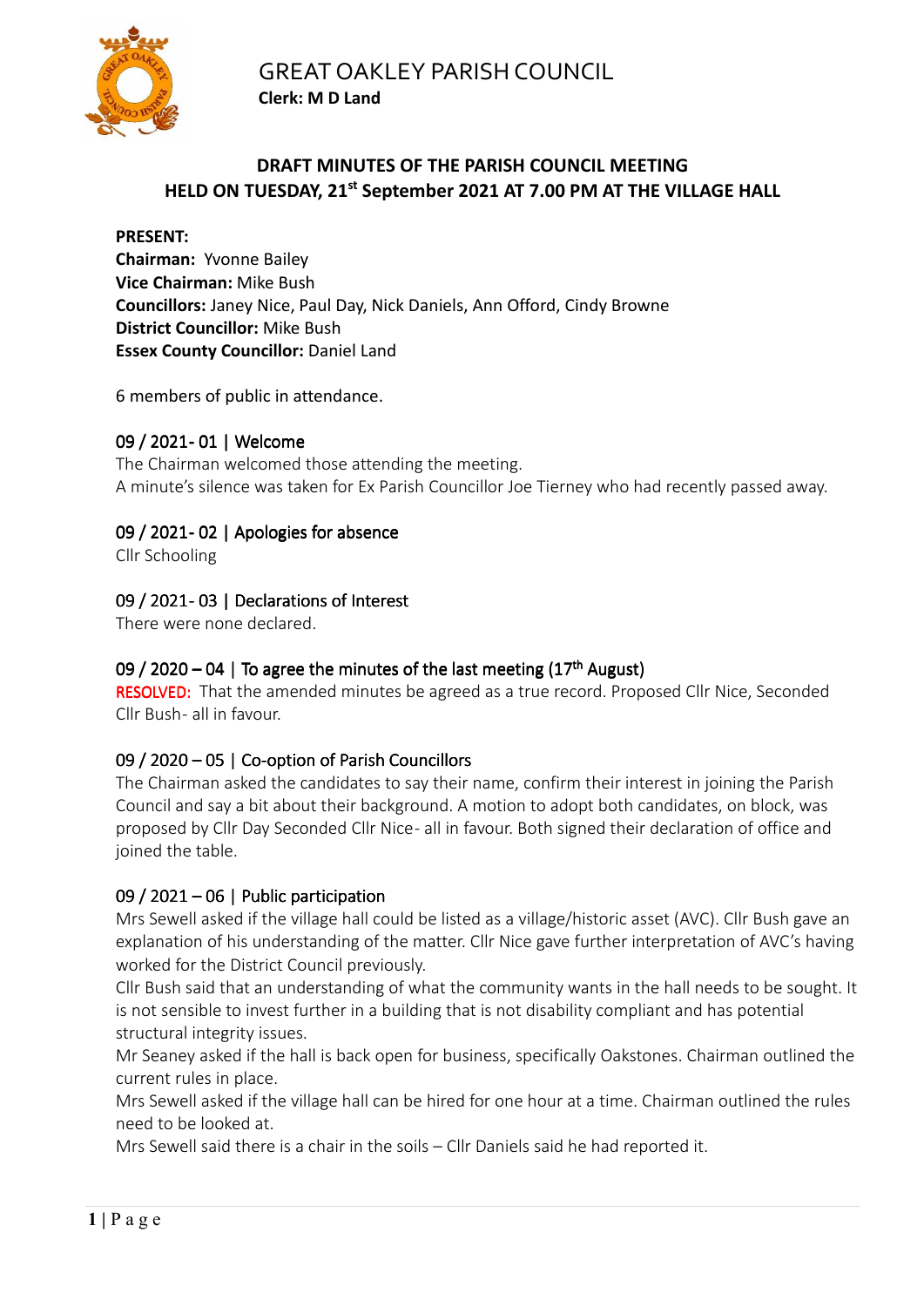

# 09 / 2021 – 07 | District Councillor Report

Cllr Bush gave an update on the following matters.

A statement about Joe Tierney, his commitment and dedication to the village.

Pride of Tendring awards (TDC) – looking for nominations.

Red House planning update. Close to a positive decision for approval.

Allotment site – have contacted the head of planning. There has been an enforcement case brought about from a current static caravan on site. Talks with TDC continue and will update more as and when it is announced.

Event grants through TDC are available for Halloween, Christmas and Clacton150. www.tendringdc.gov.uk/business/event-grant

A120 Road closures for drainage surveys – more planned for in October.

He now sits on the Freeport East committee – shortlisted for the government run bid.

On Monday 27th September, 7.30pm in TDC Offices in Weeley a public meeting is taking place to address road safety and crime in rural and isolated areas. Martin Richards and Roger Hurst will be attending.

Soil outside Ashleigh Cottage, Harwich Road – visited the property and explained the situation – still no resolution. ACTION: Cllr Land to contact ECC highways. ACTION: PC to raise with PCSO. Women's Road Cycle Race Tour  $-8$ <sup>th</sup> October, rolling road blocks.

# 09 / 2021-08 | County Councillor Report

Cllr Land reported on the following matters:

Local Highways Panel proposals including; whole village signage review, Beaumont Road, The Soils. Road Closures – A120.

White and yellow lines at School painted.

Site visit to Stones Green in relation to highway signage – submerged by hedges.

# 09 / 2021 - 09 | Clerk Report / Correspondence

A further email of interest for the Parish Council vacancy– details sent.

Email from Annie Doggett – Obstructed pavement which District Councillor has addressed.

Email from Barrie Skingley – Road Signs.

Freedom of Information request has been submitted to the council – will be replied to in writing in the appropriate time frame.

# 09 / 2021 - 10 | Chairman's Report

Thanks to Cllr Daniels for his work on Red Barn Lane Road Sign – looks great.

Pleased we have two new Councillors who can support the village and its activities, welcome to Ann and Cindy.

A Hearing Loop and sound system for the village hall could be funded by a grant which has been applied for by the Community Care Initiative. We hope to hear from the funders in the next month The Community Care Initiative has recently acquired additional funding for new planters and flowers achieved from County Councillor – locality fund.

# 09 / 2021 - 11 | Reports

## Recreation Field, Play Area and Greenswards, Burial Ground, Great Oakley and Stones Green in Bloom

Thanks to Mr Bailey for his watering and maintenance work in the village.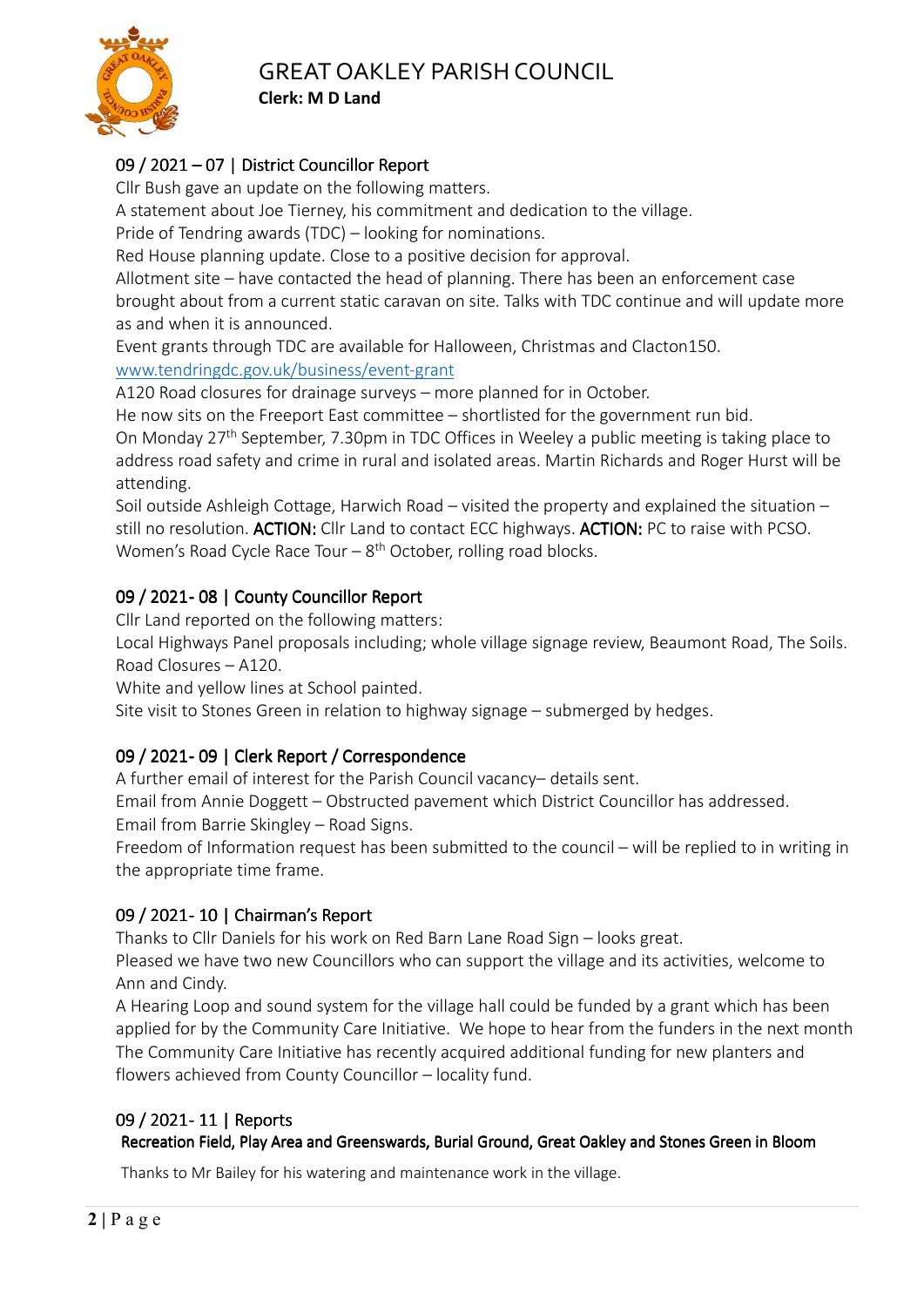

Clerk gave an update on the remedial works/upgrade to play equipment, due to start in October. Also, a proposal for new equipment including an outdoor gym and adventure trim trail.

RESOLVED: that a new litter bin and two concrete pads, including bench installation be approved at a cost of £480. Proposed Cllr Nice Seconded Cllr Day – all in favour.

RESOLVED: that identified tree works be approved at a cost of £924. Proposed Cllr Bailey Seconded Cllr Nice – all in favour.

#### Public Rights of Way / Footpaths

Nothing to report

#### Villages in Bloom

Nothing to report

TDALC

No meeting

#### **Village Hall**

The emergency repair and maintenance work has been completed.

RESOLVED: that a new multi- purpose floor cleaning machine is purchased at a cost of £249.99. Proposed

Cllr Bailey Seconded Cllr Bush – all in favour.

#### LED Lighting

Due to be installed in October.

#### Stones Green

A response from County Broadband has been received in relation to the Broadband post on the Triangle.

They have outlined that the post supplies properties in that area with Fibre and the triangle is on

unregistered land.

Cllr Daniels recommended we ask County Broadband for a donation for a planter.

09 / 2021 – 12 | RESOLVED: That the agreed fee of £5 per week be accepted for storage of Parish Records at Plough Corner, Little Clacton. Proposed Cllr Daniels, Seconded Cllr Nice – all in favour.

## 09 / 2021 – 13 | Community Safety

The Community Safety strategy is on the website.

The lines have been painted outside the school.

The PCSO has looked at parking along the high street and called on those residents opposite the village convenience store to advise that although parking on the footpath is not an offence in Tendring causing an obstruction is.

## 09 / 2021 – 14 | Carbon Reduction

Cllr Bush noted that Chelmsford Motor Club appears to not have a carbon reduction policy on their website.

ACTION: To ask if CMC would attend a meeting of the Parish Council.